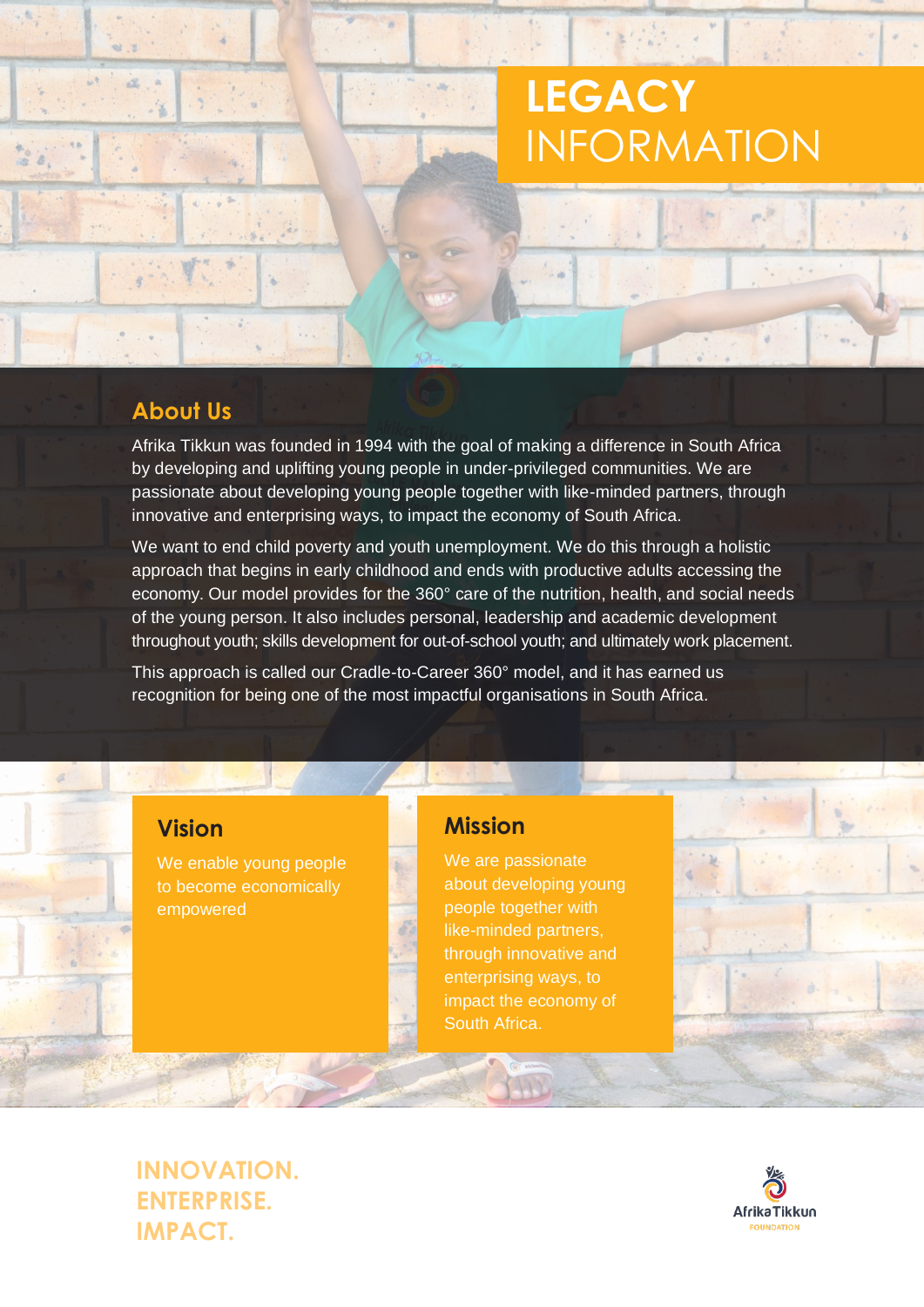# THE FUTURE **YOUR GIFT**  COULD MAKE **A REALITY**

Every gift generously left to Afrika Tikkun will make a monumental difference to the lives of vulnerable young people in South Africa:



# **£1,000**

could fund a life changing entrepreneur development course for 10 young people empowering them to bring inspiring ideas to life.



# **£10,000**

could fund a classroom ensuring a strong educational foundation to be built for 35 young people.



# **£100,000**

could fund the Child and Youth Development programme including educational support, sport, music, art, emotional support and food amongst others for an entire year for 500 young people.

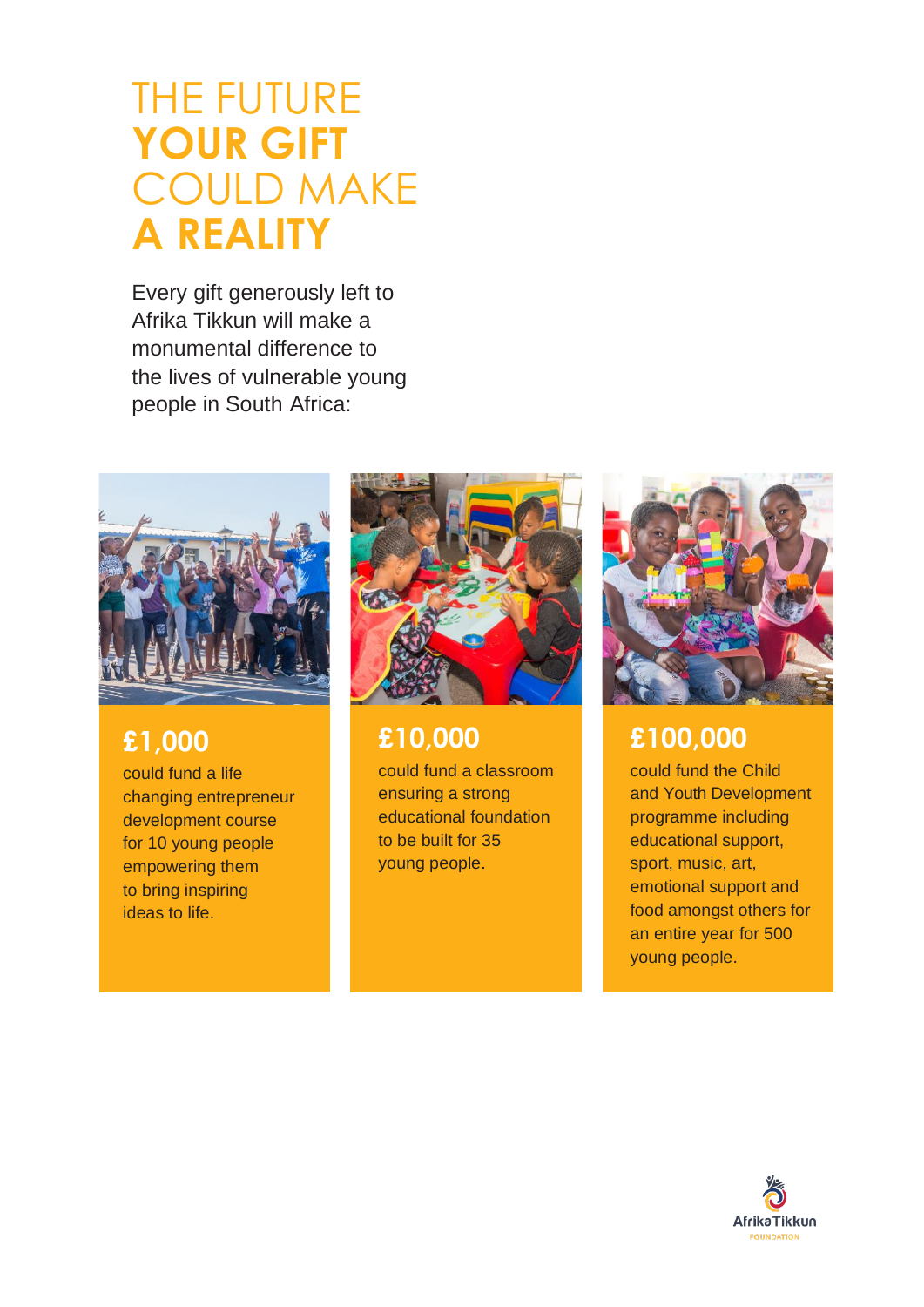# LEAVING A GIFT TO **AFRIKA TIKKUN**

Making a will is an important way of looking after the future of your family and friends. After you've taken care of loved ones, you may wish to leave a gift in your will to Afrika Tikkun.

We recommend that you contact the solicitor you have previously used to make your will or find a solicitor through **Remember a charity** [https://www.rememberacharity.](http://www.rememberacharity.org.uk/)org.uk/ making-a-will/find-a-solicitor/

Leaving part of your estate to charity can reduce, and occasionally, eliminate Inheritance Tax liability. If you leave a gift to Afrika Tikkun in your will, then it won't count towards the total taxable value of your estate. This is called leaving a 'charitable legacy'. You can also cut the Inheritance Tax rate on the rest of your estate from 40% to 36%, if you leave at least 10% of your 'net estate' to a charity. To learn more about reducing your Inheritance Tax bill please visit Gifts and Exemptions from Inheritance Tax.

Updating your will to include Afrika Tikkun does not need to be an onerous task - a codicil (attached) or letter of wishes (attached) can be a simple addition to an existing will.

# **GIFTS THAT YOU CAN LEAVE IN YOUR WILL**

### **A residual gift**

Once your loved ones have been looked after and your debts have been cleared you can choose to leave the remainder or a share of your estate to Afrika Tikkun.

### **A pecuniary gift**

You can choose to leave a specific amount to Afrika Tikkun from your estate.

# **A specific gift**

You can choose to leave a specific item to Afrika Tikkun for example jewellery, art or property.

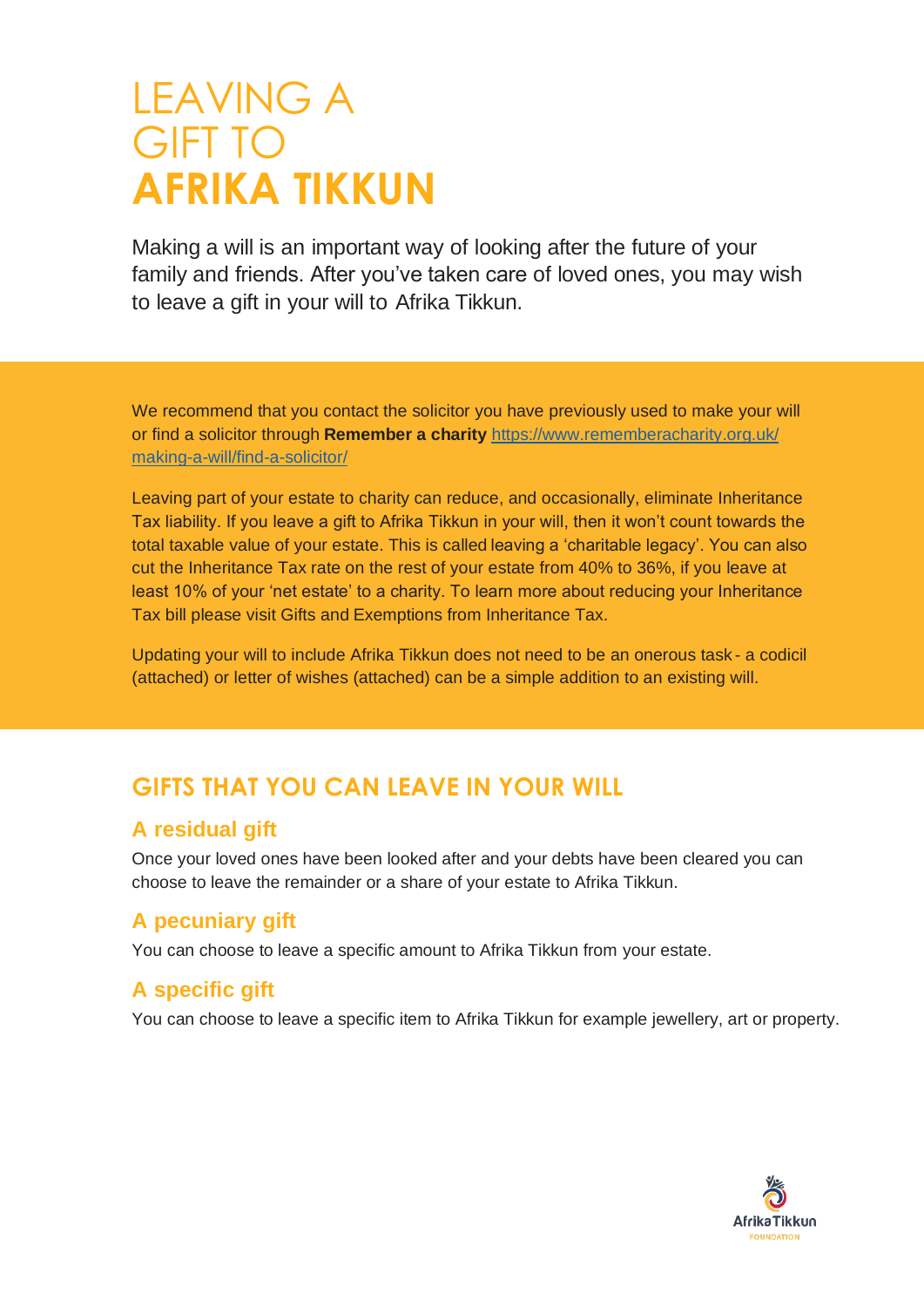

# **THANK YOU**

for considering leaving a gift to Afrika Tikkun in your will. A gift, of any size, will have a lasting impact on the youth of South Africa.

Please do not hesitate to get in touch if there is any further support we can provide you.



#### **Contact details**

Afrika Tikkun UK, Milton Park, Stroude Road, Egham, Surrey TW20 9EL Tel 0044 (0) 1784 263 584 Email [infouk@afrikatikkun.org](mailto:infouk@afrikatikkun.org) Websit[e www.afrikatikkun.org](http://www.afrikatikkun.org/) Charity Number - 1101556

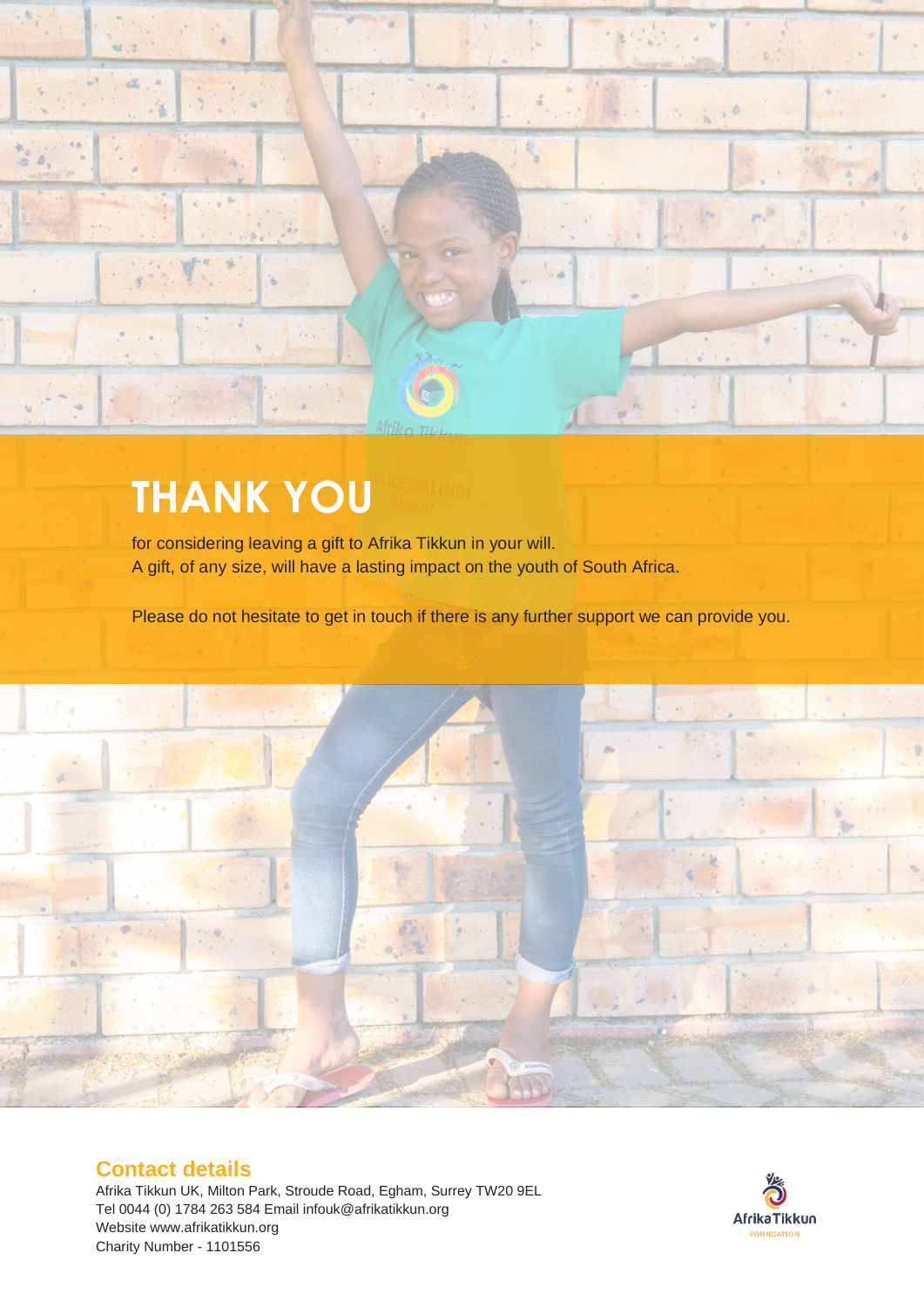## **CODICIL to LAST WILL and TESTAMENT of**

|           | to AFRIKA TIKKUN UK (Address - Milton Park, Stroude Road, Egham, TW20 9EL.<br>Email - infouk@afrikatikkun.org. UK Registered Charity - 1101556.)           |      |  |      |
|-----------|------------------------------------------------------------------------------------------------------------------------------------------------------------|------|--|------|
|           | an amount determined as follows (strike out as applicable)                                                                                                 |      |  |      |
|           |                                                                                                                                                            |      |  |      |
| or        | annum to the date of my death calculated from date of signature below<br>to be bequested to charities                                                      |      |  |      |
| or        | The bequest to Afrika Tikkun UK is:<br>I. Undesignated in terms of how the bequest is to be used<br>II. To be used specifically for the following purposes |      |  |      |
|           |                                                                                                                                                            |      |  |      |
| signature |                                                                                                                                                            | date |  |      |
| witnesses | signature                                                                                                                                                  | name |  | date |
|           | signature                                                                                                                                                  | name |  | date |

*copy to the Executive Director, Afrika Tikkun, Milton Park, Stroude Road, Egham, TW20 9EL.*